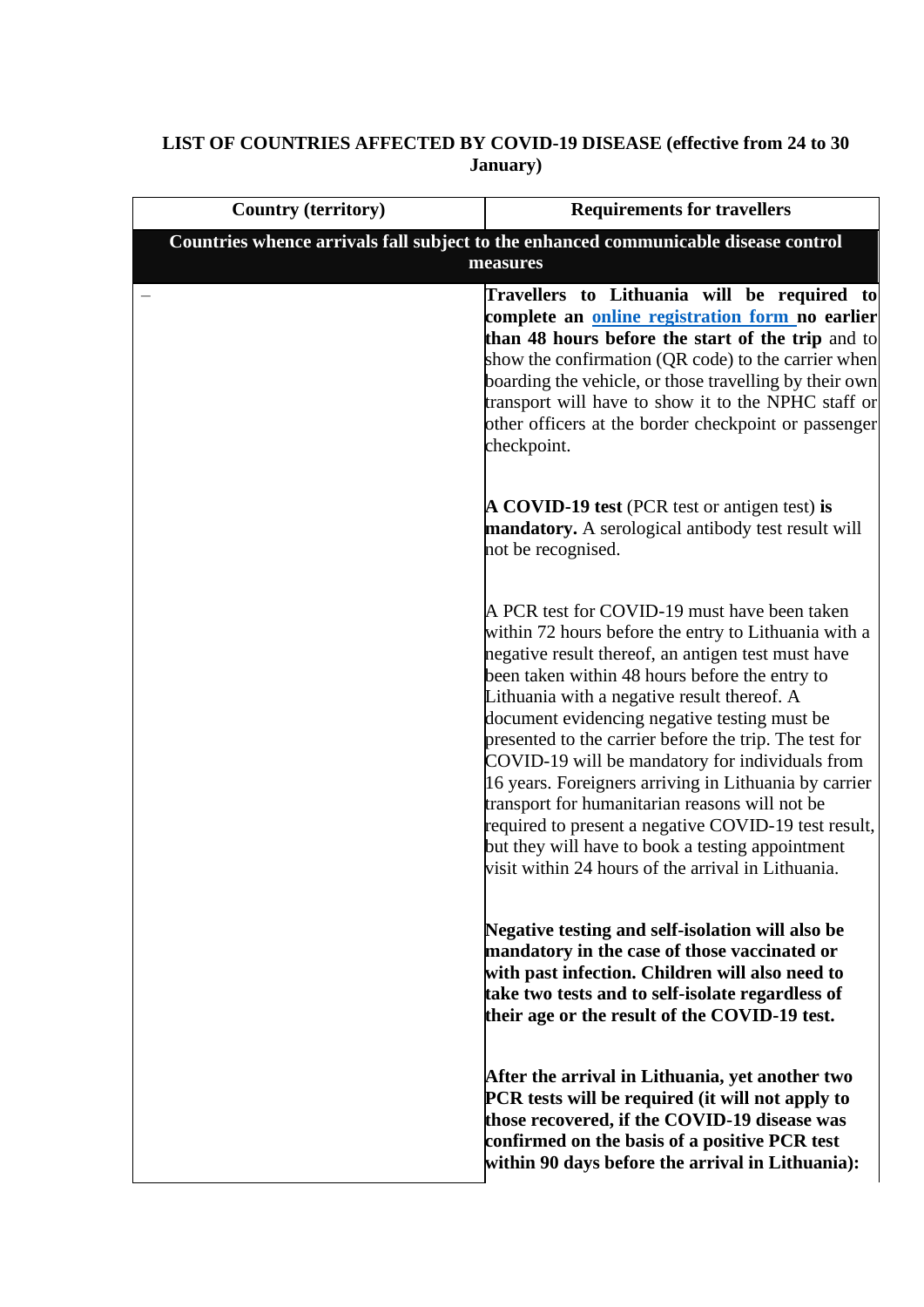- on the third day of arrival at the latest;
- between the seventh and the tenth day of arrival.

**Mandatory 7-day self-isolation.** Tighter selfisolation requirements:

• no walks outside;

no self-isolation in the same house or apartment with other family members that are not part of the travelling party. In the case of self-isolation with the family, the family members will be required to stay in self-isolation for the same period of time

• (they will not be issued a sick-leave certificate);

*\* employees of the listed occupations who live with other persons can self-isolate in one apartment or a house with other persons that have not been a part of the travelling party. Those staying together do not have to self-isolate.*

• it is mandatory to follow other self-isolation requirements.

Those subject to self-isolation exemptions will have to restrict the number of their contacts for 14 days of arrival in Lithuania. It is recommended that working persons commute only between work and home if there is no possibility of working from home. As regards contacts with others, wearing protective equipment covering the nose and mouth: face masks, respirators or other means will remain mandatory, also the observance of other general instructions for the prevention of COVID-19. They are also required to take two PCR tests in Lithuania:

- on the third day of arrival at the latest;
- between the seventh and the tenth day of arrival.

The place of self-isolation can be left at NPHC's permission to go to another place of self-isolation if it has to be changed for justified reasons (up to two times during the self-isolation period).

It will be allowed to leave the place of self-isolation at the notification of the NPHC in the following cases: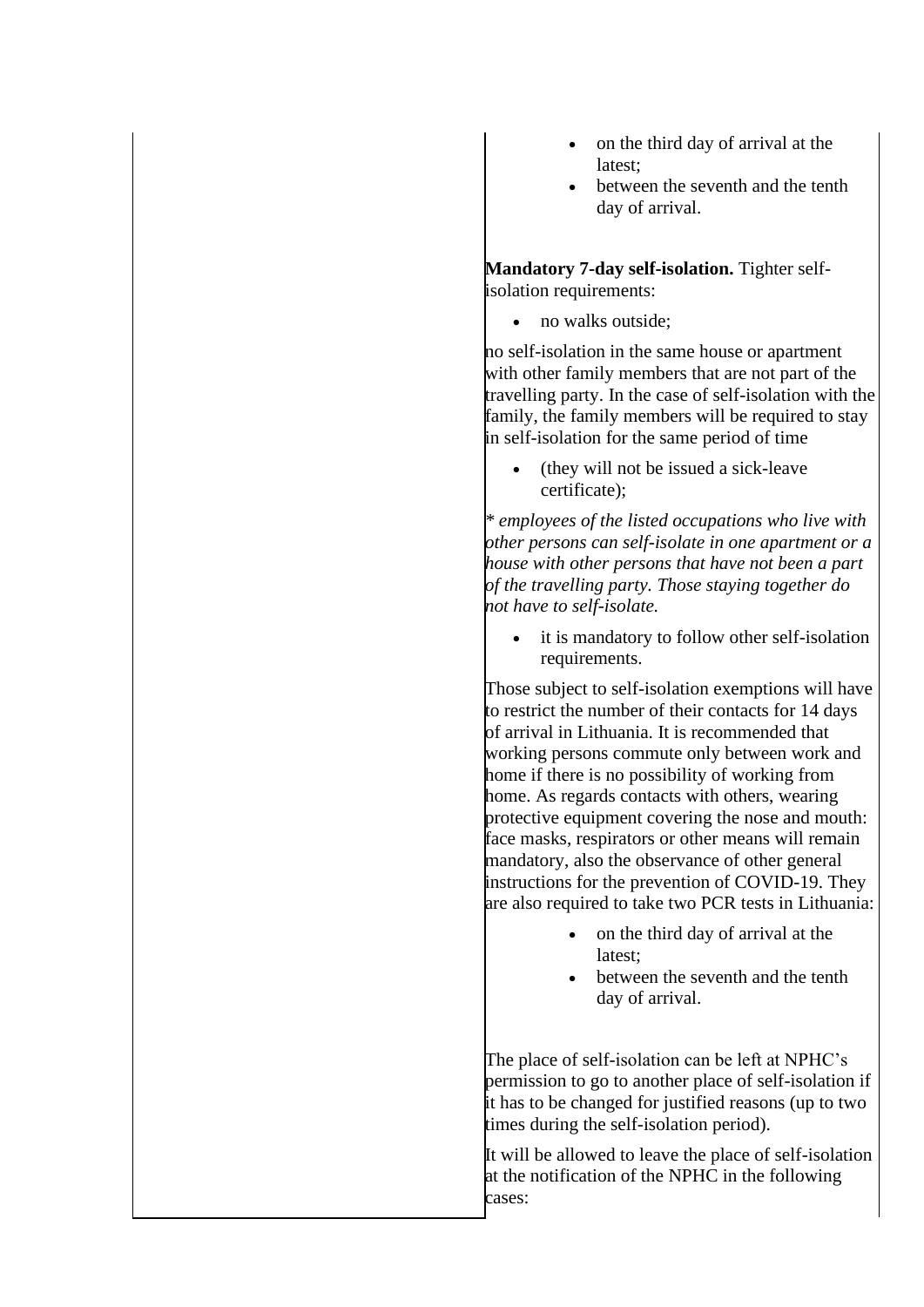|                                                                                                        | foreigners and citizens of the<br>Republic of Lithuania living or<br>working abroad, those who need to<br>leave for health reasons, crew<br>members, who are employed in<br>companies engaged in international<br>commercial transportation, or who<br>carry out international commercial<br>transportation by all types of<br>vehicles, will be allowed to depart<br>from the Republic of Lithuania to the<br>country where they live, work or<br>where health care will be provided<br>before the lapse of the required<br>period of self-isolation.<br>It will be allowed to leave the place of self-isolation<br>without the notification of the NPHC in the<br>following cases: |
|--------------------------------------------------------------------------------------------------------|--------------------------------------------------------------------------------------------------------------------------------------------------------------------------------------------------------------------------------------------------------------------------------------------------------------------------------------------------------------------------------------------------------------------------------------------------------------------------------------------------------------------------------------------------------------------------------------------------------------------------------------------------------------------------------------|
|                                                                                                        | to go or take a person who cannot take care<br>of themselves to a personal health care<br>institution (PHCI) for emergency aid:                                                                                                                                                                                                                                                                                                                                                                                                                                                                                                                                                      |
|                                                                                                        | to go to a mobile point or a PHCI to have<br>$\bullet$<br>nasopharyngeal and oropharyngeal swab<br>specimen collected for a COVID-19 test<br>after prior registration with the COVID-19<br>Hotline at 1808 or with the NPHC, or to<br>transport those unable to take care of<br>themselves for this purpose.                                                                                                                                                                                                                                                                                                                                                                         |
|                                                                                                        | <b>Countries in red and grey categories</b>                                                                                                                                                                                                                                                                                                                                                                                                                                                                                                                                                                                                                                          |
| <b>Countries of the European Economic</b><br><b>Area</b><br>Ireland                                    | Entry of foreigners to Lithuania has been restricted<br>by Resolution No 152 of the Government of the<br>Republic of Lithuania of 26 February 2020<br>declaring a national emergency. Exemptions have                                                                                                                                                                                                                                                                                                                                                                                                                                                                                |
| Republic of Austria                                                                                    | been provided in paragraph 2.3 of this                                                                                                                                                                                                                                                                                                                                                                                                                                                                                                                                                                                                                                               |
| Kingdom of Belgium                                                                                     | <b>Resolution.</b>                                                                                                                                                                                                                                                                                                                                                                                                                                                                                                                                                                                                                                                                   |
| Republic of Bulgaria                                                                                   |                                                                                                                                                                                                                                                                                                                                                                                                                                                                                                                                                                                                                                                                                      |
| Czech Republic                                                                                         | Travellers to Lithuania will be required to                                                                                                                                                                                                                                                                                                                                                                                                                                                                                                                                                                                                                                          |
| Kingdom of Denmark                                                                                     | complete an online registration form no earlier                                                                                                                                                                                                                                                                                                                                                                                                                                                                                                                                                                                                                                      |
| Republic of Estonia                                                                                    | than 48 hours before the start of the trip and to<br>show the confirmation (QR code) to the carrier                                                                                                                                                                                                                                                                                                                                                                                                                                                                                                                                                                                  |
| Hellenic Republic (including Corfu,<br>Kefalonia, Zakynthos, Thassos, Crete,<br>Rhodes, and Santorini) | when boarding the vehicle, or those travelling by<br>their own transport will have to show it to the<br>NPHC staff or other officers at the border<br>checkpoint or passenger checkpoint.                                                                                                                                                                                                                                                                                                                                                                                                                                                                                            |
| Republic of Iceland                                                                                    |                                                                                                                                                                                                                                                                                                                                                                                                                                                                                                                                                                                                                                                                                      |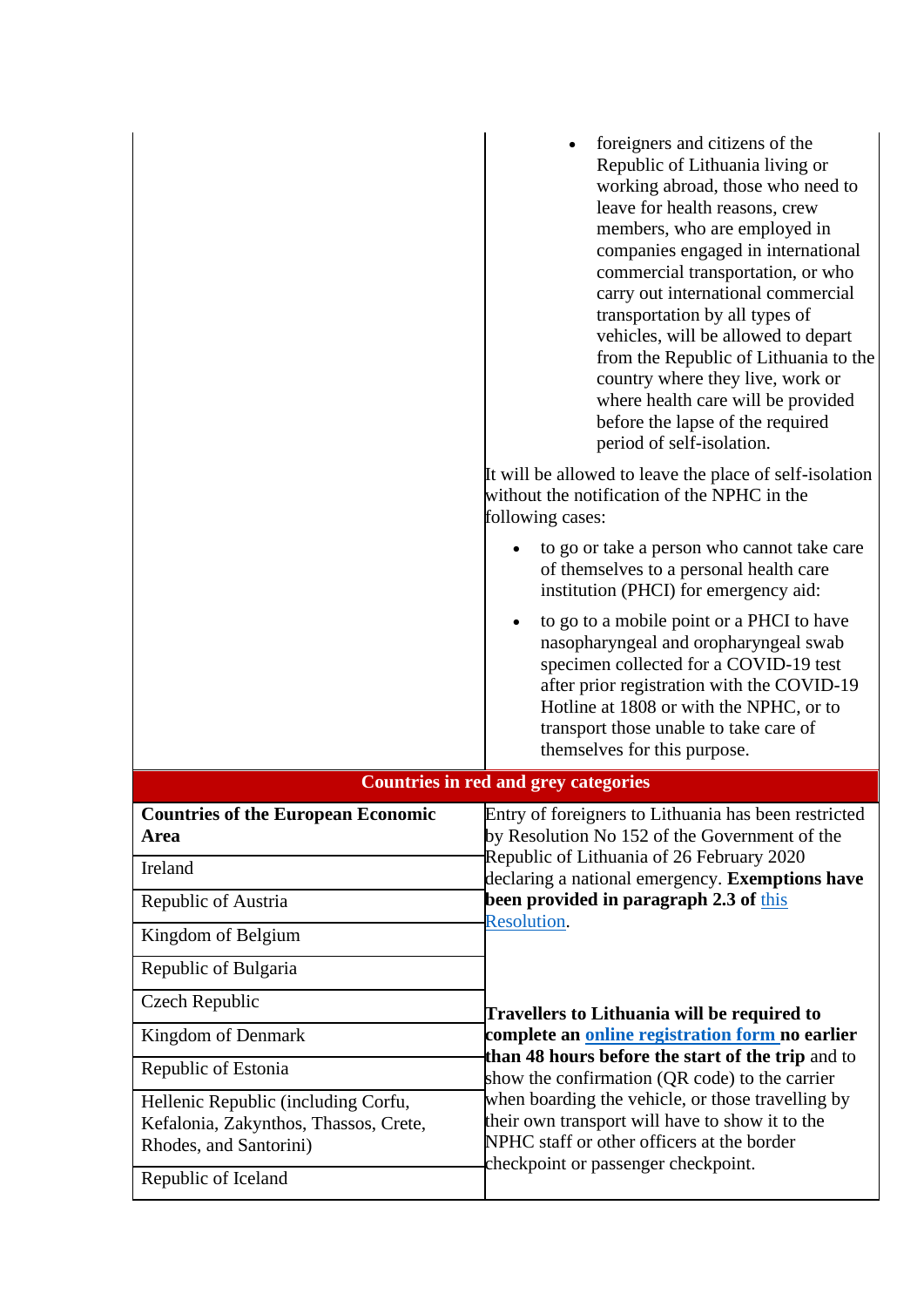| Kingdom of Spain (including Mallorca,<br>Fuerteventura, Tenerife, and Gran Canaria) | Frontier workers, also those crossing the border                                                                                                                                                  |
|-------------------------------------------------------------------------------------|---------------------------------------------------------------------------------------------------------------------------------------------------------------------------------------------------|
| Italian Republic                                                                    | between the Republic of Lithuania and another<br>European Economic Area country every day or<br>every working day for work-related purpose, pupils<br>and those transporting them to an education |
| Republic of Cyprus                                                                  |                                                                                                                                                                                                   |
| Republic of Croatia                                                                 |                                                                                                                                                                                                   |
| Republic of Latvia                                                                  | establishment, also students and trainees must<br>register at least once a month, except when                                                                                                     |
| Republic of Poland                                                                  | travelling by passenger transport.                                                                                                                                                                |
| Principality of Liechtenstein                                                       |                                                                                                                                                                                                   |
| <b>Grand Duchy of Luxembourg</b>                                                    | Cruise ship passengers are not required to complete<br>a passenger form if the ship's crew submits a                                                                                              |
| Republic of Malta                                                                   | Maritime Declaration of Health to the National<br>Public Health Centre in accordance with the                                                                                                     |
| Kingdom of the Netherlands                                                          | International Health Regulations and Medical-                                                                                                                                                     |
| Kingdom of Norway                                                                   | Quarantine Control Regulations of the NPHC.                                                                                                                                                       |
| Portuguese Republic (including Madeira)                                             |                                                                                                                                                                                                   |
| French Republic (including Martinique,<br>French Guiana, Réunion, and Mayotte)      | Those who have not been vaccinated against<br>COVID-19 and do not have a history of past<br>infection and do not belong to any other exemption                                                    |
| Romania                                                                             | group will be required to have a COVID-19 test<br>(only PCR or antigen tests will be recognised; a                                                                                                |
| Republic of Slovenia                                                                | serological antibody test result will not be                                                                                                                                                      |
| Slovak Republic                                                                     | recognised).                                                                                                                                                                                      |
| Republic of Finland                                                                 |                                                                                                                                                                                                   |
| Kingdom of Sweden                                                                   | A PCR test for COVID-19 must have been taken<br>within 72 hours before the entry to Lithuania with a                                                                                              |
| <b>Swiss Confederation</b>                                                          | negative result thereof, an antigen test must have                                                                                                                                                |
| Republic of Hungary                                                                 | been taken within 48 hours before the entry to<br>Lithuania with a negative result thereof. A                                                                                                     |
| <b>Federal Republic of Germany</b>                                                  | document evidencing negative testing must be<br>presented to the carrier before the trip. The test for                                                                                            |
| <b>Other countries</b>                                                              | COVID-19 will be mandatory for individuals from                                                                                                                                                   |
| Islamic Republic of Afghanistan                                                     | 16 years. Foreigners arriving in Lithuania by carrier<br>transport for humanitarian reasons will not be                                                                                           |
| Republic of Albania                                                                 | required to present a negative COVID-19 test result,                                                                                                                                              |
| People's Democratic Republic of Algeria                                             | but they will have to book a testing appointment<br>visit within 24 hours of the arrival in Lithuania.                                                                                            |
| American Samoa*                                                                     | Exemption will apply in the case of those travelling                                                                                                                                              |
| Principality of Andorra                                                             | by their own transport: they must have a negative<br>test for COVID-19 taken within 72 hours                                                                                                      |
| Angola                                                                              | (calculating from the moment of sampling) before                                                                                                                                                  |
| Antigua and Barbuda                                                                 | the entry to Lithuania, or a negative result of the<br>antigen test taken within 48 hours (calculating from                                                                                       |
| Argentine Republic                                                                  | the moment of sampling) prior to arrival in                                                                                                                                                       |
| Republic of Armenia                                                                 |                                                                                                                                                                                                   |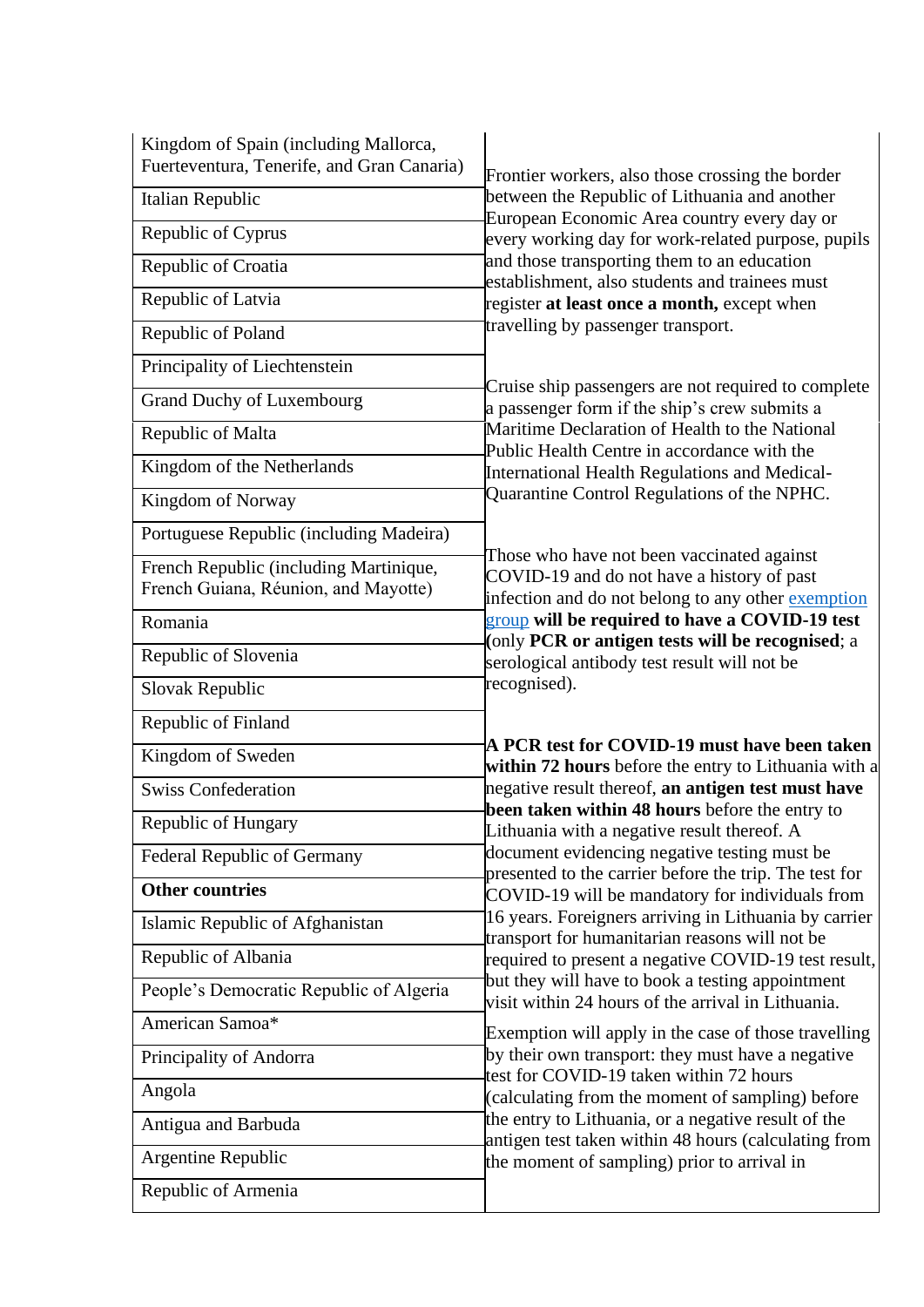| Aruba*                                  | Lithuania, or they must register within 24 hours of                                                                                                      |
|-----------------------------------------|----------------------------------------------------------------------------------------------------------------------------------------------------------|
| Australia                               | the arrival and take a test in Lithuania.                                                                                                                |
| Republic of Azerbaijan                  | Frontier workers, those crossing the border between<br>the Republic of Lithuania and another European<br><b>Economic Area</b> country every day or every |
| Commonwealth of the Bahamas             |                                                                                                                                                          |
| Kingdom of Bahrain                      | working day for work-related purposes, pupils and<br>those transporting them to an education                                                             |
| Republic of Belarus                     | establishment, students and trainees are required to<br>show the confirmation of the negative result of a test                                           |
| People's Republic of Bangladesh         | for COVID-19 taken 7 days at the earliest before the                                                                                                     |
| <b>Barbados</b>                         | return or arrival in Lithuania, when they travel by<br>their own transport.                                                                              |
| <b>Belize</b>                           | It is recommended for a resident to take a paid                                                                                                          |
| Republic of Benin                       | PCR test or an antigen test, on the 3rd day of                                                                                                           |
| Bermuda*                                | arrival in Lithuania at the latest, at a medical facility<br>or laboratory of their own choice. The                                                      |
| Republic of Guinea-Bissau               | recommendation will not apply to those recovered,<br>if the COVID-19 disease was confirmed on the                                                        |
| Plurinational State of Bolivia          | basis of a positive PCR test within 90 days before                                                                                                       |
| Bosnia and Herzegovina                  | the arrival in Lithuania.                                                                                                                                |
| Republic of Botswana                    |                                                                                                                                                          |
| Federative Republic of Brazil           | 7-day self-isolation is mandatory (self-isolation is<br>not required for those fully vaccinated or with                                                  |
| <b>Brunei Darussalam</b>                | past disease; there are also other exemptions<br>available at: https://nvsc.lrv.lt/isimtys):                                                             |
| <b>Burkina Faso</b>                     | it is allowed to go outside for a walk within                                                                                                            |
| Republic of Burundi                     | the radius of maximum 1 km from the place                                                                                                                |
| Kingdom of Bhutan                       | of self-isolation while wearing protective<br>equipment covering nose and mouth. No                                                                      |
| <b>Central African Republic</b>         | visits to gathering points;                                                                                                                              |
| Republic of Chad                        | when staying with other people, it is                                                                                                                    |
| Republic of Chile                       | required to self-isolate in a separate room,<br>but those staying together do not have to                                                                |
| <b>Commonwealth of Dominica</b>         | self-isolate;                                                                                                                                            |
| Dominican Republic                      | it is mandatory to follow other self-isolation<br>$\bullet$<br>requirements.                                                                             |
| Republic of Côte d 'Ivoire              |                                                                                                                                                          |
| Republic of Djibouti                    | If vaccinated individuals self-isolate because the                                                                                                       |
| Egypt Arab Republic                     | 14-day period after the vaccination has not yet<br>passed on the day of arrival in Lithuania, they                                                       |
| Republic of Ecuador                     | may reduce the self-isolation period once the 14-                                                                                                        |
| <b>State of Eritrea</b>                 | day period has passed after the administration of<br>the vaccine dose:                                                                                   |
| Kingdom of Eswatini                     | the second dose of the vaccine under the two-dose                                                                                                        |
| Federal Democratic Republic of Ethiopia | vaccination schedule;                                                                                                                                    |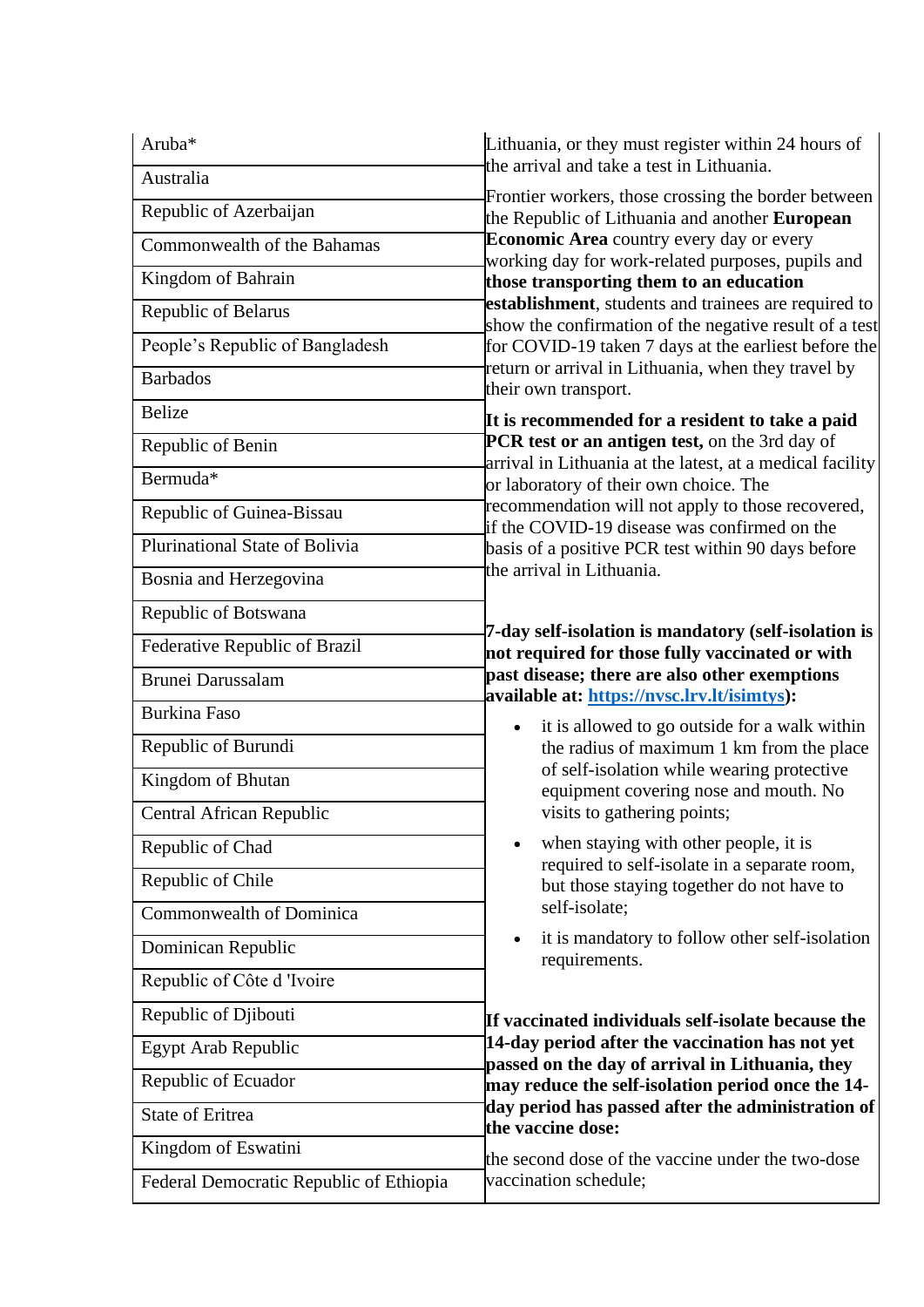| Republic of the Fiji Islands                            | one dose under the single-dose vaccination                                                                                                                               |
|---------------------------------------------------------|--------------------------------------------------------------------------------------------------------------------------------------------------------------------------|
| Republic of the Philippines                             | schedule;<br>at least one dose administered to those with the past<br>COVID-19 disease (coronavirus infection)<br>confirmed by a positive SARS-CoV-2 PCR test<br>result. |
| Gabonese Republic                                       |                                                                                                                                                                          |
| Republic of Guyana                                      |                                                                                                                                                                          |
| Republic of the Gambia                                  | Please notify the NPHC of the fact that 14 days                                                                                                                          |
| Republic of Ghana                                       | have passed of the vaccination by completing the<br>online form at:                                                                                                      |
| Gibraltar*                                              | Those subject to self-isolation exemptions or in                                                                                                                         |
| Grenada                                                 | whose respect the self-isolation time has been<br>shortened will have to restrict the number of their                                                                    |
| Guam*                                                   | contacts for 14 days of arrival in Lithuania. It is                                                                                                                      |
| Republic of Guatemala                                   | recommended that working persons commute only<br>between work and home if there is no possibility of                                                                     |
| Republic of Guinea                                      | working from home. As regards contacts with                                                                                                                              |
| Republic of Haiti                                       | others, wearing protective equipment covering the<br>nose and mouth: face masks, respirators or other                                                                    |
| Republic of Honduras                                    | means will remain mandatory, also the observance                                                                                                                         |
| Republic of India                                       | of other general instructions for the prevention of<br>COVID-19.                                                                                                         |
| Republic of Indonesia                                   | The place of self-isolation can only be left at                                                                                                                          |
| Republic of Iraq                                        | <b>NPHC's permission</b>                                                                                                                                                 |
| Islamic Republic of Iran                                | to go to another place of self-isolation if it<br>has to be changed for justified reasons (up to                                                                         |
| <b>State of Israel</b>                                  | two times during the self-isolation period).                                                                                                                             |
| Jamaica                                                 | It will be allowed to leave the place of self-isolation<br>at the notification of the NPHC in the following                                                              |
| Japan                                                   | cases:                                                                                                                                                                   |
| Republic of Yemen                                       | • to resit a maturity examination. It will be                                                                                                                            |
| Hashemite Kingdom of Jordan                             | required to adhere to certain conditions;                                                                                                                                |
| Montenegro                                              | it will be allowed to leave Lithuania and the<br>$\bullet$<br>place of self-isolation before the lapse of the                                                            |
| <b>United States of America</b>                         | required period of self-isolation with prior                                                                                                                             |
| <b>United Arab Emirates</b>                             | notification of the NPHC for those living or<br>working abroad and those who need to leave                                                                               |
| United Kingdom of Great Britain and<br>Northern Ireland | for health reasons.                                                                                                                                                      |
| Cayman Islands*                                         | It will be allowed to leave the place of self-                                                                                                                           |
| Christmas Island*                                       | isolation without the notification of the NPHC in<br>the following cases:                                                                                                |
| Kingdom of Cambodia                                     | to make arrangements for the funeral of a<br>$\bullet$                                                                                                                   |
| Republic of Cameroon                                    | close person and the transportation of the                                                                                                                               |
| Canada                                                  | remains and/or to participate in the wake                                                                                                                                |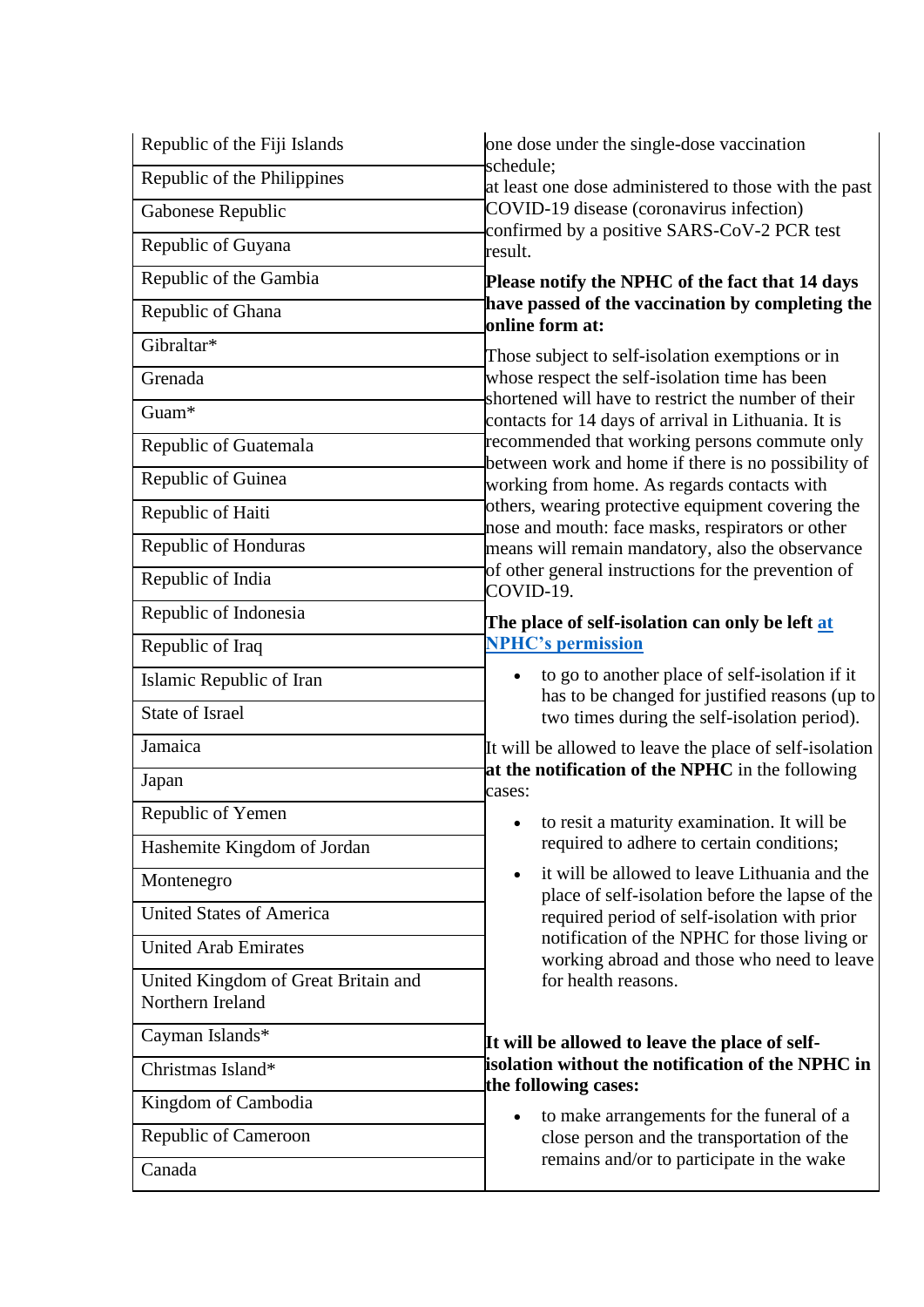Republic of Kazakhstan

Republic of Kenya

People's Republic of China

Kyrgyz Republic

Curaçao\*

Republic of Colombia

Union of the Comoros

Democratic Republic of Congo

Republic of the Congo

Democratic People's Republic of Korea

Republic of Korea

Republic of Kosovo\*

Republic of Costa Rica

Republic of Cuba

Coco islands\*

The State of Kuwait

Lao People's Democratic Republic

Kingdom of Lesotho

Republic of Lebanon

Republic of Liberia

State of Libya

Democratic Republic of Madagascar

Malaysia

Republic of Malawi

Republic of Maldives

Republic of Mali

Kingdom of Morocco

Republic of the Marshall Islands

Republic of Mauritius

Islamic Republic of Mauritania

United Mexican States

State of Qatar ceremony/ funeral of a close person or visit terminally ill patients;

- to go to a medical facility to have nasopharyngeal and oropharyngeal swab specimen collected for a COVID-19 test;
- to go to a medical facility for health care services;
- to transport those unable to take care of themselves to a medical facility for health care services;
- for those who have to go to the place required for handling legal matters;
- those who have their own wedding:
- for high-performance athletes, highperformance sports specialists, highperformance sports instructors and sports medical personnel to go to high-performance sports training, training camps, competitions and institutions or establishments related to their sports activities;
- those that have to go to state institutions, establishments and organisations when summoned by them or to go to the place required for handling legal matters.
- to go to a mobile point to have nasopharyngeal and oropharyngeal swab specimen collected for a COVID-19 test after prior registration with the COVID-19 Hotline at 1808 or with the NPHC, or to transport those unable to take care of themselves.
- travellers who have to go for the second dose of COVID-19 vaccine as per appointment;
- crew members employed in companies engaged in international commercial transportation or who carry out international commercial transportation by all types of vehicles to go for any doze of vaccine as per appointment.

Employees of listed occupations who travel for the purposes of work-related functions (third-country nationals arriving in the Republic of Lithuania for the purposes of work-related functions at the permission of a relevant minister), where a PCR test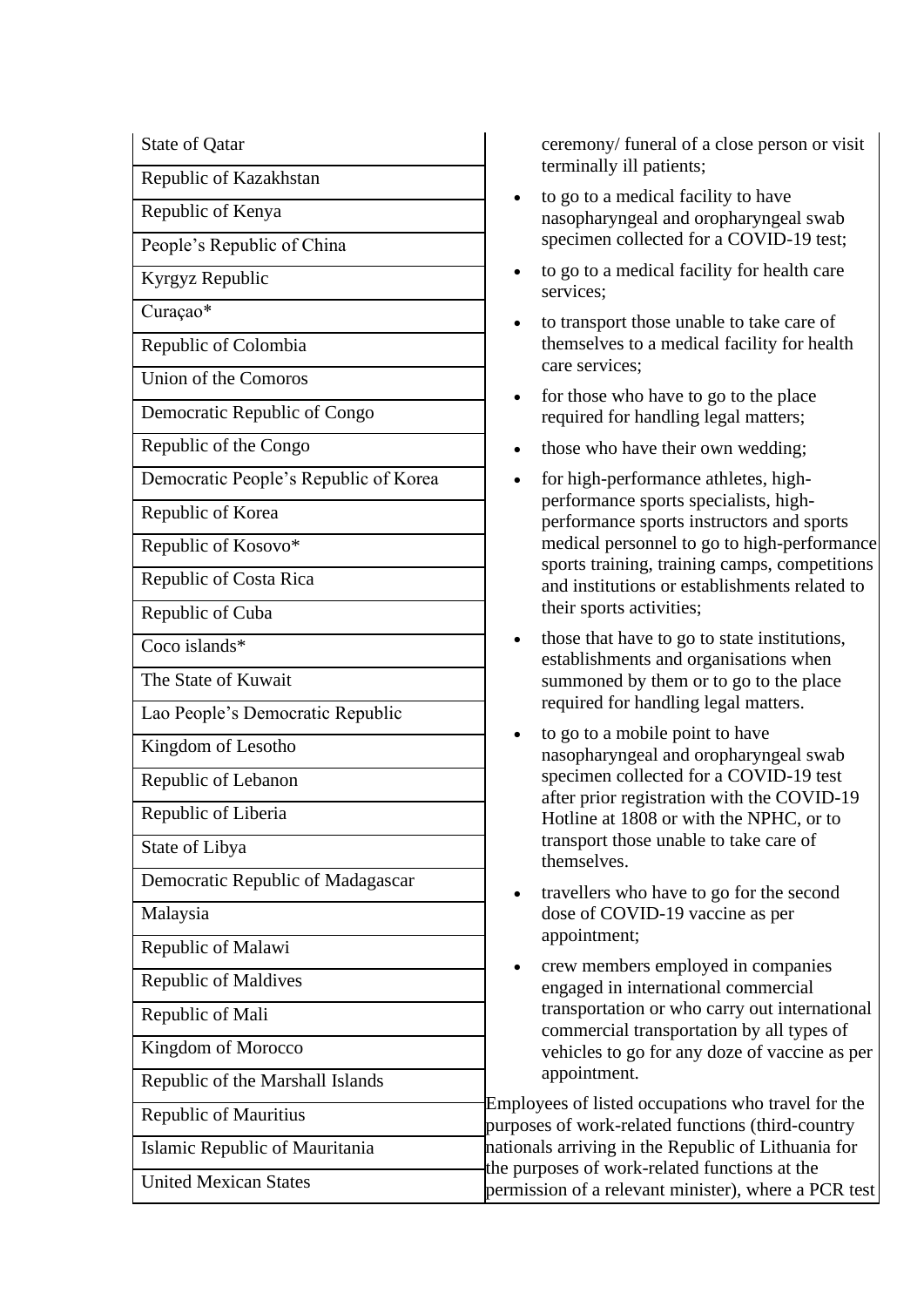| Republic of the Union of Myanmar      | is taken upon arrival in Lithuania and a negative                                                         |
|---------------------------------------|-----------------------------------------------------------------------------------------------------------|
| <b>Federated States of Micronesia</b> | PCR test result is received, may leave the place of<br>self-isolation to go to the place needed to handle |
| Republic of Moldova                   | work or business matters during working hours.                                                            |
| Principality of Monaco                |                                                                                                           |
| Mongolia                              |                                                                                                           |
| Montserrat*                           |                                                                                                           |
| Republic of Mozambique                |                                                                                                           |
| Republic of Namibia                   |                                                                                                           |
| New Zealand                           |                                                                                                           |
| Republic of Nauru                     |                                                                                                           |
| Federal Republic of Nepal             |                                                                                                           |
| Federal Republic of Nigeria           |                                                                                                           |
| Republic of Niger                     |                                                                                                           |
| Republic of Nicaragua                 |                                                                                                           |
| Sultanate of Oman                     |                                                                                                           |
| Islamic Republic of Pakistan          |                                                                                                           |
| Palestine*                            |                                                                                                           |
| Republic of Panama                    |                                                                                                           |
| Independent State of Papua New Guinea |                                                                                                           |
| Republic of Paraguay                  |                                                                                                           |
| Republic of Peru                      |                                                                                                           |
| Republic of South Africa              |                                                                                                           |
| Republic of South Sudan               |                                                                                                           |
| French Polynesia*                     |                                                                                                           |
| Commonwealth of Puerto Rico*          |                                                                                                           |
| Republic of Equatorial Guinea         |                                                                                                           |
| Republic of Rwanda                    |                                                                                                           |
| <b>Russian Federation</b>             |                                                                                                           |
| Sakartvelo                            |                                                                                                           |
| Solomon Islands                       |                                                                                                           |
| Republic of El Salvador               |                                                                                                           |
| <b>Independent State of Samoa</b>     |                                                                                                           |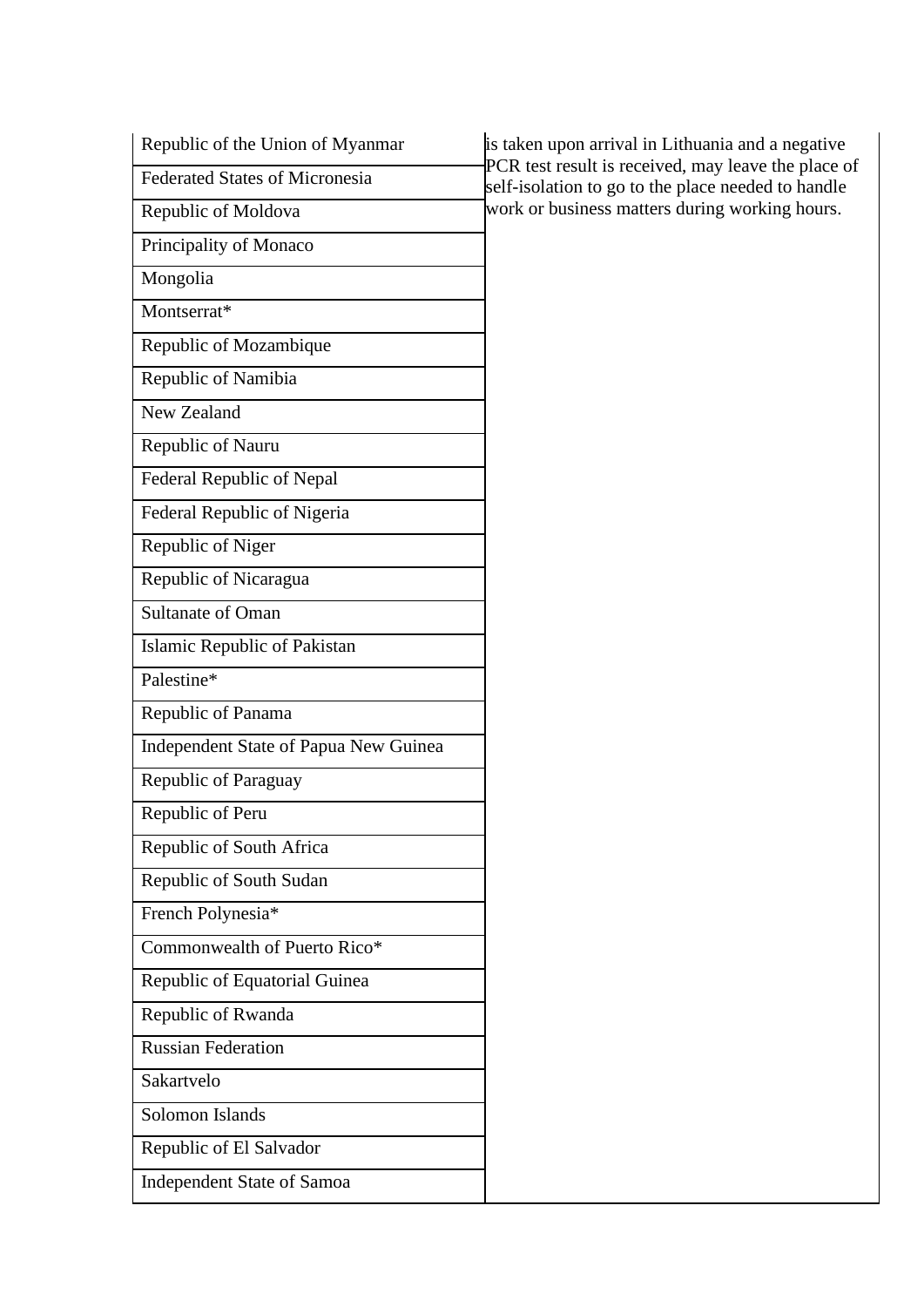Republic of San Marino

Democratic Republic of São Tomé and Príncipe

Kingdom of Saudi Arabia

Republic of Seychelles

Republic of Senegal

St Kitts and Nevis

Saint Lucia

Saint Vincent and the Grenadines

Republic of Serbia

Republic of Sierra Leone

Republic of Singapore

Syrian Arab Republic

Federative Republic of Somali

Republic of Sudan

Republic of Suriname

Republic of North Macedonia

Democratic Socialist Republic of Sri Lanka

The Holy See (Vatican City State)\*

Republic of Tajikistan

Kingdom of the Thailand

Taiwan\*

United Republic of Tanzania

Turks & Caicos Islands\*

Republic of Togo

Kingdom of Tonga

Republic of Trinidad and Tobago

Republic of Tunisia

Republic of Turkey

Turkmenistan

Tuvalu

Republic of Uganda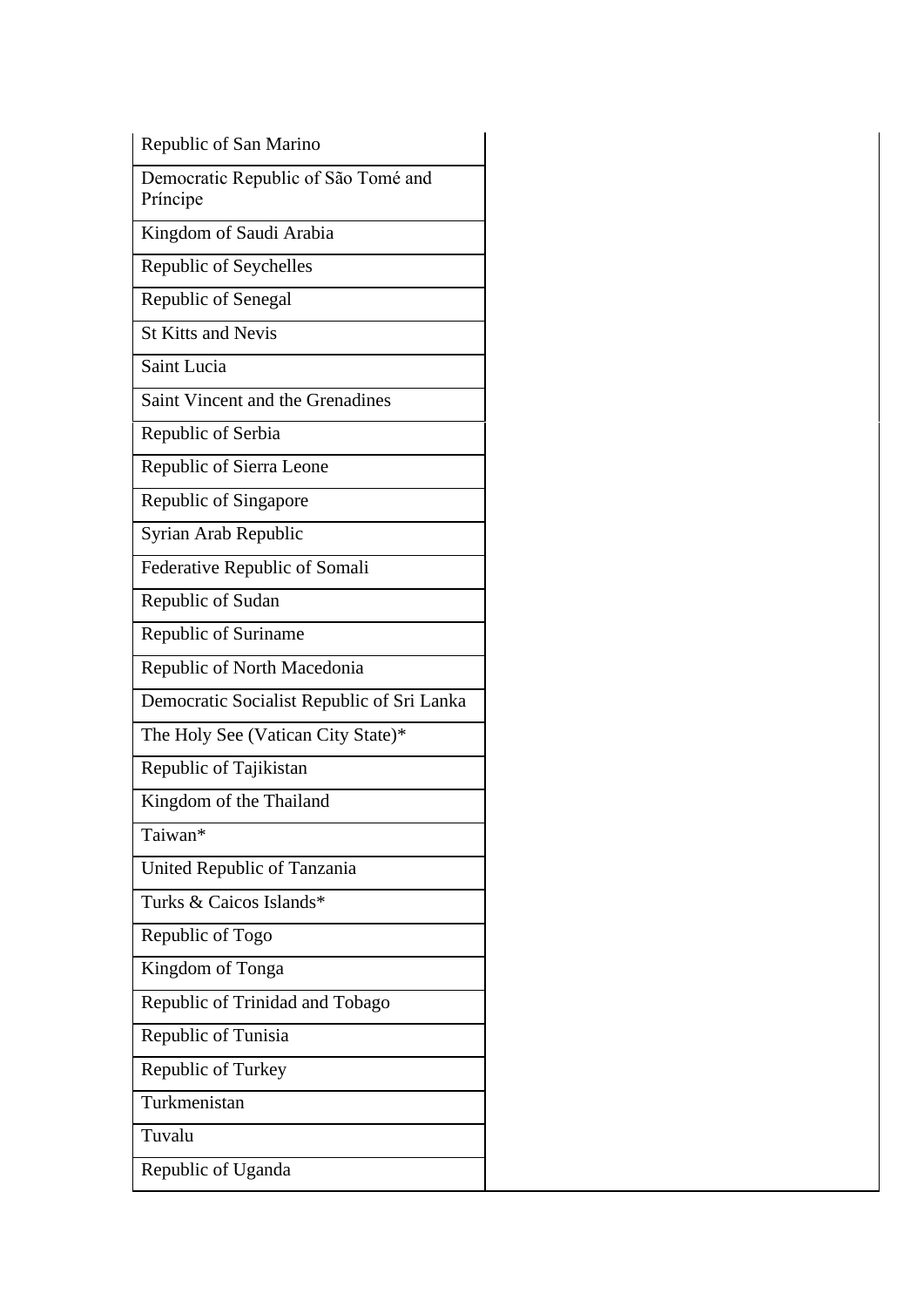| Ukraine                          |                                                                                                                                                                                                                                                                                                                                                                                                    |
|----------------------------------|----------------------------------------------------------------------------------------------------------------------------------------------------------------------------------------------------------------------------------------------------------------------------------------------------------------------------------------------------------------------------------------------------|
| Oriental Republic of Uruguay     |                                                                                                                                                                                                                                                                                                                                                                                                    |
| Republic of Uzbekistan           |                                                                                                                                                                                                                                                                                                                                                                                                    |
| Republic of Vanuatu              |                                                                                                                                                                                                                                                                                                                                                                                                    |
| Bolivarian Republic of Venezuela |                                                                                                                                                                                                                                                                                                                                                                                                    |
| Socialist Republic of Vietnam    |                                                                                                                                                                                                                                                                                                                                                                                                    |
| Republic of Zambia               |                                                                                                                                                                                                                                                                                                                                                                                                    |
| Republic of Zimbabwe             |                                                                                                                                                                                                                                                                                                                                                                                                    |
| Republic of Cabo Verde           |                                                                                                                                                                                                                                                                                                                                                                                                    |
|                                  | <b>Countries in orange (yellow) category</b>                                                                                                                                                                                                                                                                                                                                                       |
|                                  | Travellers to Lithuania will be required to<br>complete an online registration form no earlier<br>than 48 hours before the start of the trip and to<br>show the confirmation (QR code) to the carrier<br>when boarding the vehicle, or those travelling by<br>their own transport will have to show it to the<br>NPHC staff or other officers at the border<br>checkpoint or passenger checkpoint. |
|                                  | Frontier workers, also those crossing the border<br>between the Republic of Lithuania and another<br>European Economic Area country every day or<br>every working day for work-related purpose, pupils<br>and those transporting them to an education<br>establishment, also students and trainees must<br>register at least once a month, except when<br>travelling by passenger transport.       |
|                                  | Cruise ship passengers are not required to complete<br>a passenger form if the ship's crew submits a<br>Maritime Declaration of Health to the National<br>Public Health Centre in accordance with the<br>International Health Regulations and Medical-<br>Quarantine Control Regulations of the NPHC.                                                                                              |
|                                  | Those who have not been vaccinated against<br>COVID-19 and do not have a history of past<br>infection and do not belong to any other exemption<br>group will be required to have a COVID-19 test<br>(only PCR or antigen tests will be recognised; a<br>serological antibody test result will not be<br>recognised).                                                                               |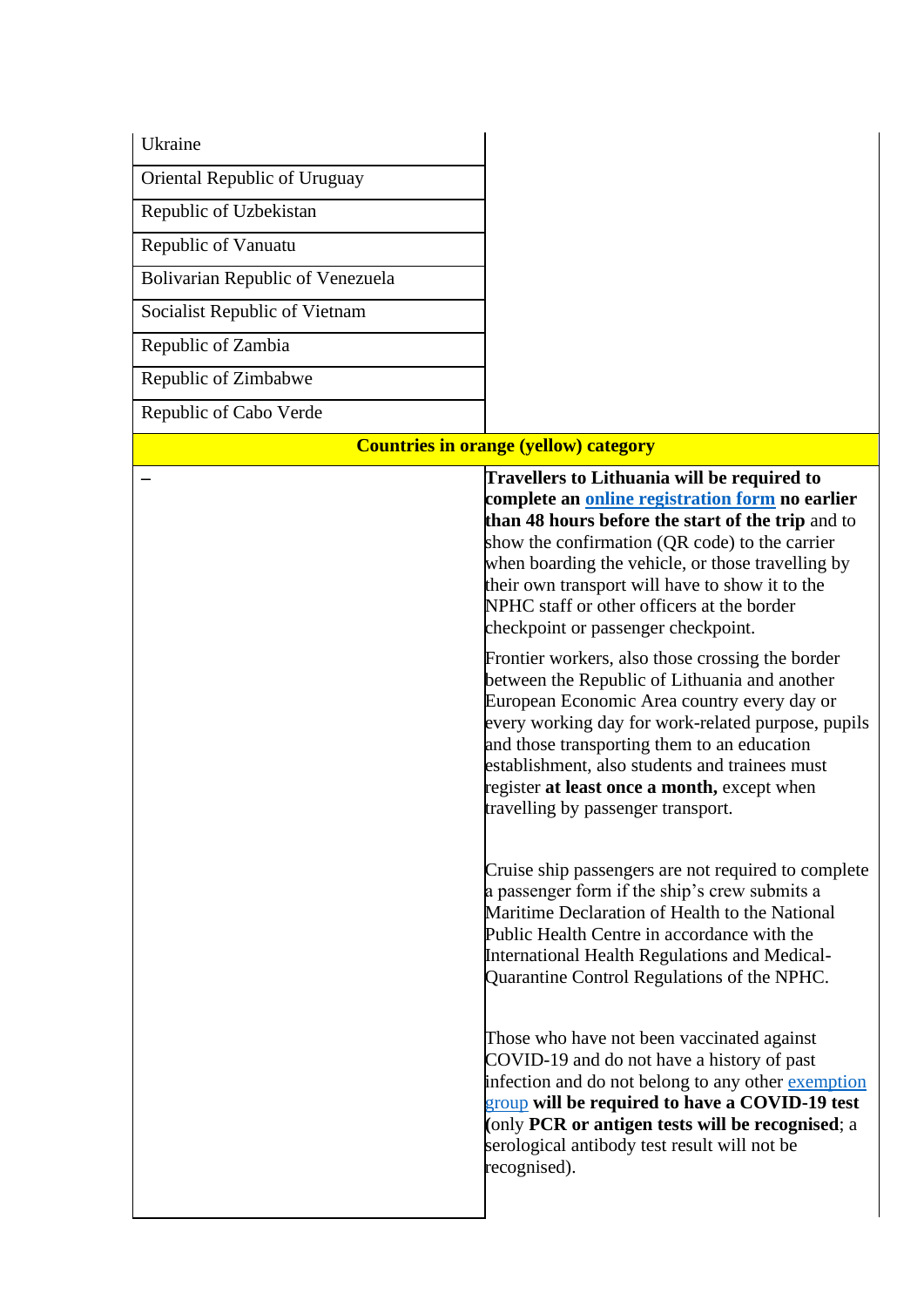**A PCR test for COVID-19 must be taken within 72 hours before entry to Lithuania with a negative result thereof, an antigen test must be taken within 48 hours before entry to Lithuania with a negative result thereof. A document evidencing negative testing must be presented to the carrier before the trip.** The test for COVID-19 will be mandatory for individuals from 16 years. Foreigners arriving in Lithuania by carrier transport for humanitarian reasons will not be required to present a negative COVID-19 test result, but they will have to book a testing appointment visit within 24 hours of the arrival in Lithuania.

Exemption applies in the case of those travelling by their own transport: they have to have a negative test for COVID-19 taken within 72 hours (calculating from the moment of sampling) before the entry to Lithuania, or a negative result of the antigen test taken within 48 hours (calculating from the moment of sampling) prior to arrival in Lithuania, or they have to register within 24 hours of the arrival and take a test in Lithuania.

Frontier workers, those crossing the border between the Republic of Lithuania and another **European Economic Area** country every day or every working day for work-related purpose, pupils **and those transporting them to an education establishment**, students and trainees are required to show the confirmation of the negative result of a test for COVID-19 taken 7 days at the earliest before returning to or arriving in Lithuania, when they travel by their own transport.

**It is recommended for a resident to take a paid PCR** test or an antigen test, on the 3rd day of arrival in Lithuania at the latest, at a medical facility or laboratory of their own choice.

The recommendation will not apply to those recovered, if the COVID-19 disease was confirmed on the basis of a positive PCR test within 90 days before the arrival in Lithuania.

No self-isolation required.

**Countries in green category**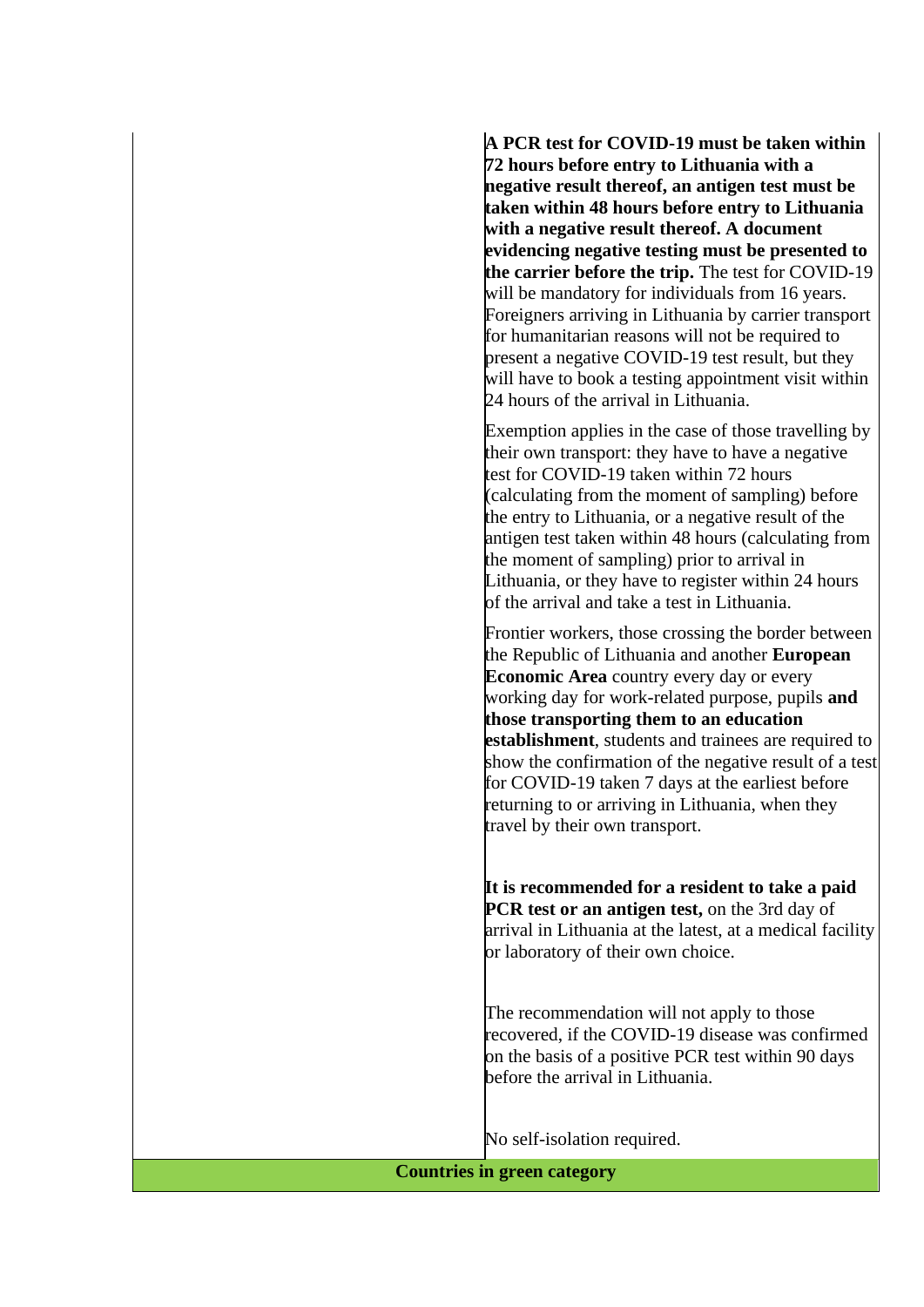**– Travellers to Lithuania will be required to complete an [online registration form](https://keleiviams.nvsc.lt/lt/form) no earlier than 48 hours before the start of the trip** and to show the confirmation (QR code) to the carrier when boarding the vehicle, or those travelling by their own transport will have to show it to the NPHC staff or other officers at the border checkpoint or passenger checkpoint.

Frontier workers, also those crossing the border between the Republic of Lithuania and another European Economic Area country every day or every working day for work-related purpose, pupils and those transporting them to an education establishment, also students and trainees must register **at least once a month,** except when travelling by passenger transport.

Cruise ship passengers are not required to complete a passenger form if the ship's crew submits a Maritime Declaration of Health to the National Public Health Centre in accordance with the International Health Regulations and Medical-Quarantine Control Regulations of the NPHC.

Those who have not been vaccinated against COVID-19 and do not have a history of past infection and do not belong to any other exemption [group](https://nvsc.lrv.lt/isimtys) **will be required to have a COVID-19 test (**only **PCR or antigen tests will be recognised**; a serological antibody test result will not be recognised).

**A PCR test for COVID-19 must be taken within 72 hours before entry to Lithuania with a negative result thereof, an antigen test must be taken within 48 hours before entry to Lithuania with a negative result thereof. A document evidencing negative testing must be presented to the carrier before the trip.** The test for COVID-19 will be mandatory for individuals from 16 years. Foreigners arriving in Lithuania by carrier transport for humanitarian reasons will not be required to present a negative COVID-19 test result, but they will have to book a testing appointment visit within 24 hours of the arrival in Lithuania.